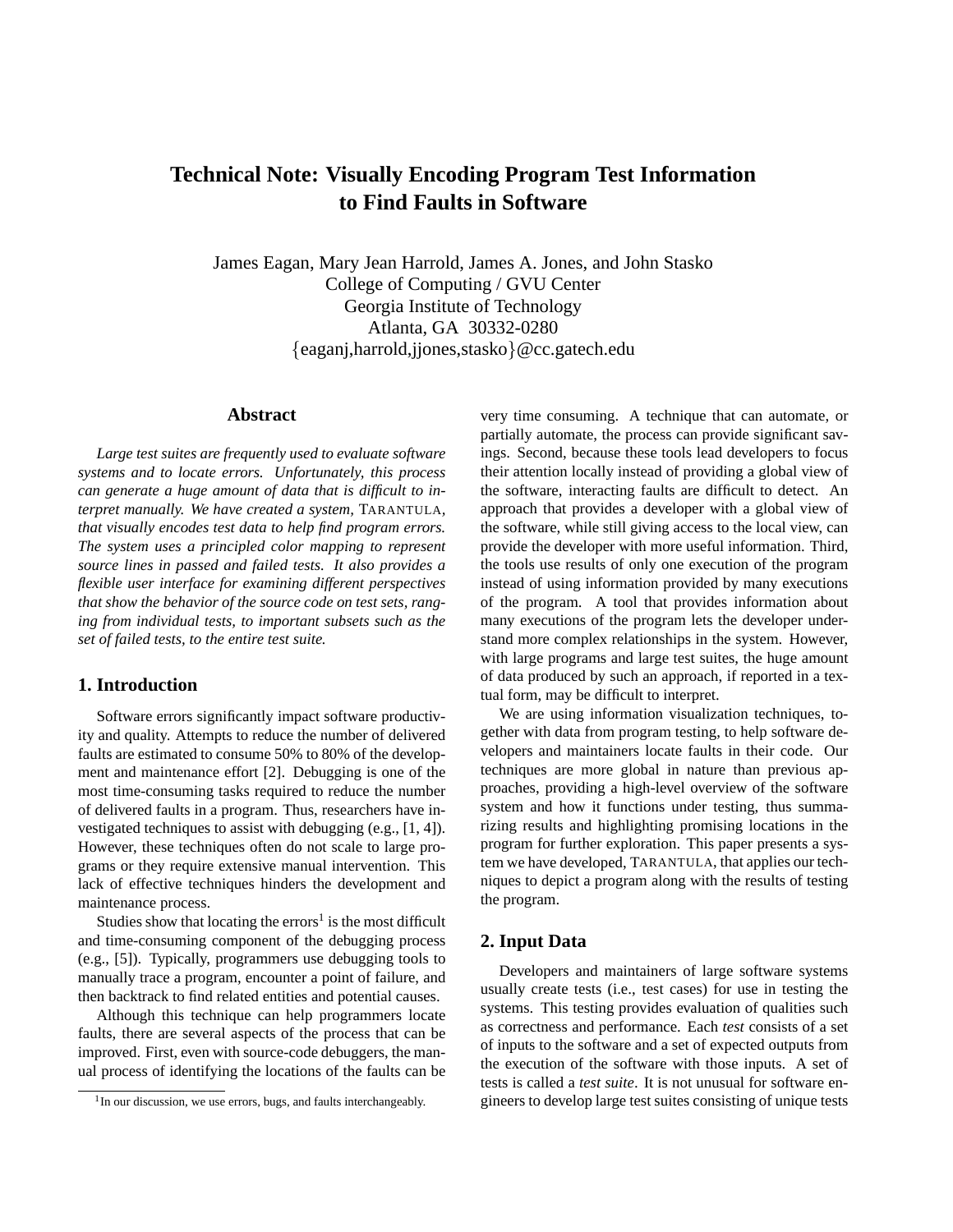that number in the hundreds or even in the thousands.

Given a test suite  $T$  for a software system  $S$  and a test  $t$ in  $T$ , we gather two types of information about the execution of S with t: pass/fail results and code coverage. Test t *passes* if the actual output for an execution of S with t is the same as the expected output for t; otherwise, t *fails*. The *code coverage* for t consists of the source-code lines that are executed when  $S$  is run with  $t$ .

The input to our visualization consists of three components: the source code for S; the pass/fail results for executing  $S$  with each  $t$  in  $T$ ; and the code coverage of executing S with each t in T. Each t in T (1) is marked as "passed" or "failed," and (2) contains the code coverage for the execution of  $S$  with  $t$ . A sample input to our visualization system is shown below. On each line, the first field is the test number, the second field is the pass/fail (P or F) information about the test, and the trailing integers are the code coverage for that test.

1 P 1 2 3 12 13 14 15 ... 2 P 1 2 23 24 25 26 27 ... 3 F 1 2 3 4 5 123 124 125 ...

Our challenge is to use this data to help software engineers find faults or at least identify suspicious regions in code where faults may lie. For large software systems with large test suites, this resulting data is huge, and is extremely tedious to examine in textual form. A visualization can summarize the data, letting software engineers quickly browse the test result representation to find likely problem regions of the code that may be contributing to failures.

#### **3.** TARANTULA

#### **3.1. Design Considerations**

In developing TARANTULA, we had several key objectives. One was to provide a high-level, global overview of the source code upon which the results of the testing could be presented. We considered a number of alternatives and decided to use the "line of pixels"-style code view introduced by the SeeSoft system [3]. Each line of code in the program is represented by a horizontal line of pixels. The length of the line of pixels corresponds to the length of the line of code in characters, thus providing a far-away, birdseye view of the code. Other objectives were to let viewers examine both individual tests and entire test suites, to provide data about individual source-code lines, and to support flexible, interactive perspectives on the system's execution.

Our design's primary focus is on illustrating the involvement of each program line in the execution of the different tests. We decided to use color to represent which and how many of the different tests caused execution through each line. As we explored this idea further, the difficulty of selecting a good visual mapping became evident.

Suppose that a test suite contains 100 failed tests and 100 passed tests. Particular lines in the program might be executed by none of the tests, only by failed tests, only by passed tests, or by some mixture of passed and failed tests. Our first approach was to represent each type of line by a different color (hue). Two different colors could represent passed and failed tests, and a third color that is a combination of those two could represent mixed execution.

More flexibility was necessary, however. Consider two lines in the program that are executed only by failed tests. Suppose that one line is executed by two tests and the other is executed by 50 tests. In some sense, the second line has more negative "weight" and could be represented with the same hue but with its code line darker, brighter, or more saturated than the first to indicate this attribute to the viewer.

This straightforward idea was sufficient for the pass-only or fail-only tests, but was insufficient to represent lines executed by both passed and failed tests. One approach was to vary the hue of the line, mixing combinations of the two extreme colors, to indicate how many tests of each type executed the line. For example, suppose that a program line was executed by 10 failed and by 20 passed tests. We could make its color closer to the color representing passed tests since it was involved in twice as many of those tests.

Unfortunately, this relatively simple scheme is not sufficient. Suppose that the entire test suite for the example above contains 15 failed and 200 passed tests. Even though the line was executed by only half as many failed tests (10 to 20), a much higher relative percentage of the failed tests encountered the line  $(10/15 = 67\%$  to  $20/200 = 10\%$ ), perhaps indicating more "confidence" in that fact. Representing these ratios seemed to be more important than presenting the total quantities of tests executing a line. Thus, the hue of a line should represent the relative ratios of failed and passed tests encountered, and the color of this line would be more strongly the color indicating a failed test.

This notion helped, but further issues arose. Consider two different source lines. The first is executed by 1 of 100 failed and 1 of 100 passed tests. The two ratios are the same, thus the line's hue is a perfect blend of the two. Suppose that a second line is executed by 95 of 100 failed and 95 of 100 passed tests. The second line is the same hue as the first, due to the equal ratios, but it seems desirable to render it differently because of its greater execution by the entire test suite. We needed to use a different attribute than hue to encode that fact.

TARANTULA's visual interface makes concrete the heuristics hinted at above. We first experimented with a variety of background and line category colors by running a series of informal user tests. These studies helped us to select a color scheme using a black background with green representing passed tests, red representing failed tests, and yellow representing an even balance of passed and failed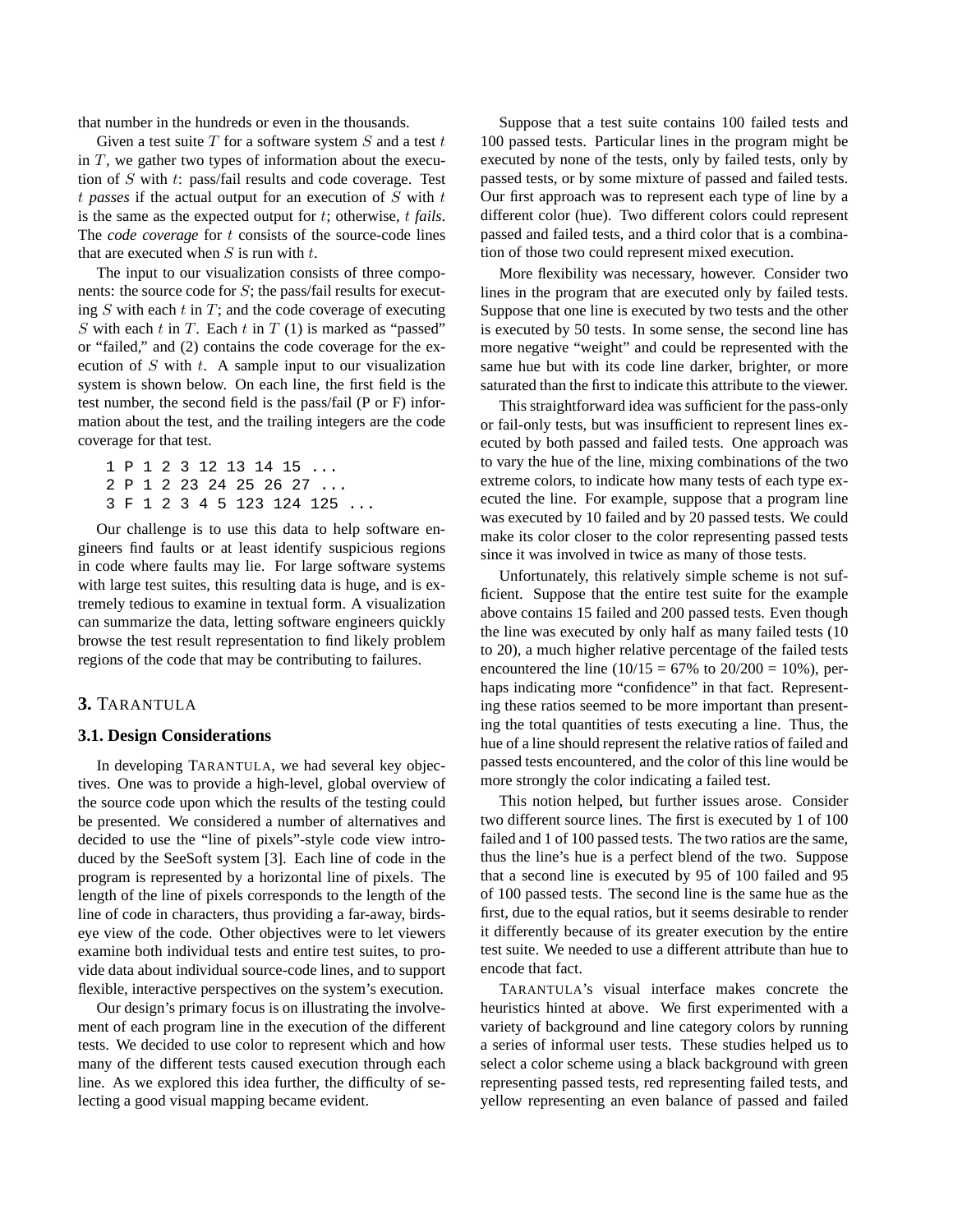

**Figure 1. A screen snapshot of the** TARANTULA **system in Continuous mode.**

tests. In the most advanced display mode, we decided to use hue to encode the ratio of the *percentage* (not quantity) of passed to failed tests through a line, and to use brightness to represent the larger of the two percentages.

# **3.2. System Capabilities**

Figure 1 shows TARANTULA's interface acting on an example data set. The middle area is the code-display area using the code-line representation pioneered in the SeeSoft system. The top area contains a number of interface controls for modifying the perspective in the program code display area. The bottom area shows a detailed textual view of a selected source-code region, statistics of the selected region, and a color-space map. One of the goals of TARANTULA is interactivity and flexibility, and different attributes of the data can be highlighted through different display modes and by mousing over or selecting different source-code lines. We next describe the systems's functionality in detail.

The top area of the display contains a series of buttons, which are mutually exclusive controls for the display mode. The first mode, *Default*, simply shows the lines of code in gray in the code display area and does not illustrate any testing data. The darkness or lightness of the gray is controlled through the upper-right slider, which is discussed later.

The second mode, *Discrete*, presents a general summary of all testing information in a straightforward manner. We call it "Discrete" because three discrete colors, red, yellow, and green, are used to color program statements to indicate how they were executed by the test suite. If no test executed a line or the line is a comment, header, etc., the line is gray. If a line was executed only in passed tests, the line is green. If a line was executed only in failed tests, it is red. Finally, if a line was executed in both passed and failed tests, then it is yellow.

The third mode, *Continuous* (shown in Figure 1), is the most informative and complex mapping. Unlike the Discrete mode, it renders all executed statements on a spectrum from red to green and with varying brightnesses. In particular, the hue of a line is determined by the percentage of the number of failed tests executing statement s to the total number of failed tests in the test suite  $T$  and the percentage of the number passed tests executing s to the number of passed tests in  $T$ . The brightness is determined by the greater of the two percentages, assuming brightness is measured on a 0 to 100 scale. Specifically, the color of the line for a statement  $s$  that is executed by at least one test is determined by the following equations.

hue(s) = low hue (red) +  $\frac{\%_{\text{passet(s)}}}{\%_{\text{passet(s)}} + \frac{\%_{\text{pased(s)}}}{\%_{\text{pashed(s)}}}}$  \* hue range bright(s) =  $max(\%$  passed(s),% failed(s))